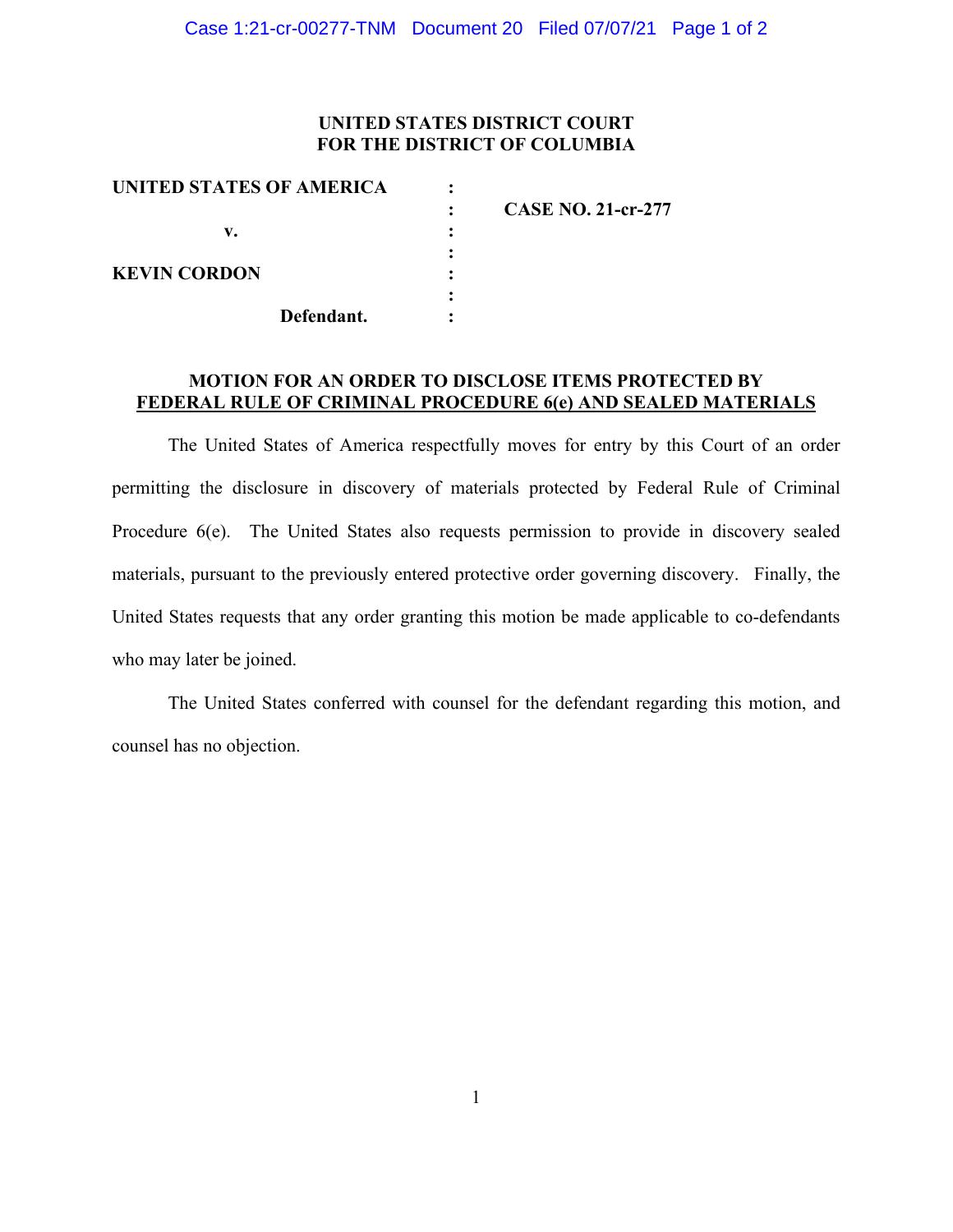# Case 1:21-cr-00277-TNM Document 20 Filed 07/07/21 Page 2 of 2

WHEREFORE, the United States respectfully requests an order authorizing the disclosure

in discovery of the materials described above.

Respectfully submitted,

CHANNING D. PHILLIPS Acting United States Attorney DC Bar No. 415793

By: /s/Clayton O'Connor Clayton O'Connor Trial Attorney, detailed to the United States Attorney's Office for the District of Columbia MD Bar No. 0512150005 555 Fourth Street, N.W. Washington, D.C. 20530 202-616-3308 clayton.oconnor@usdoj.gov